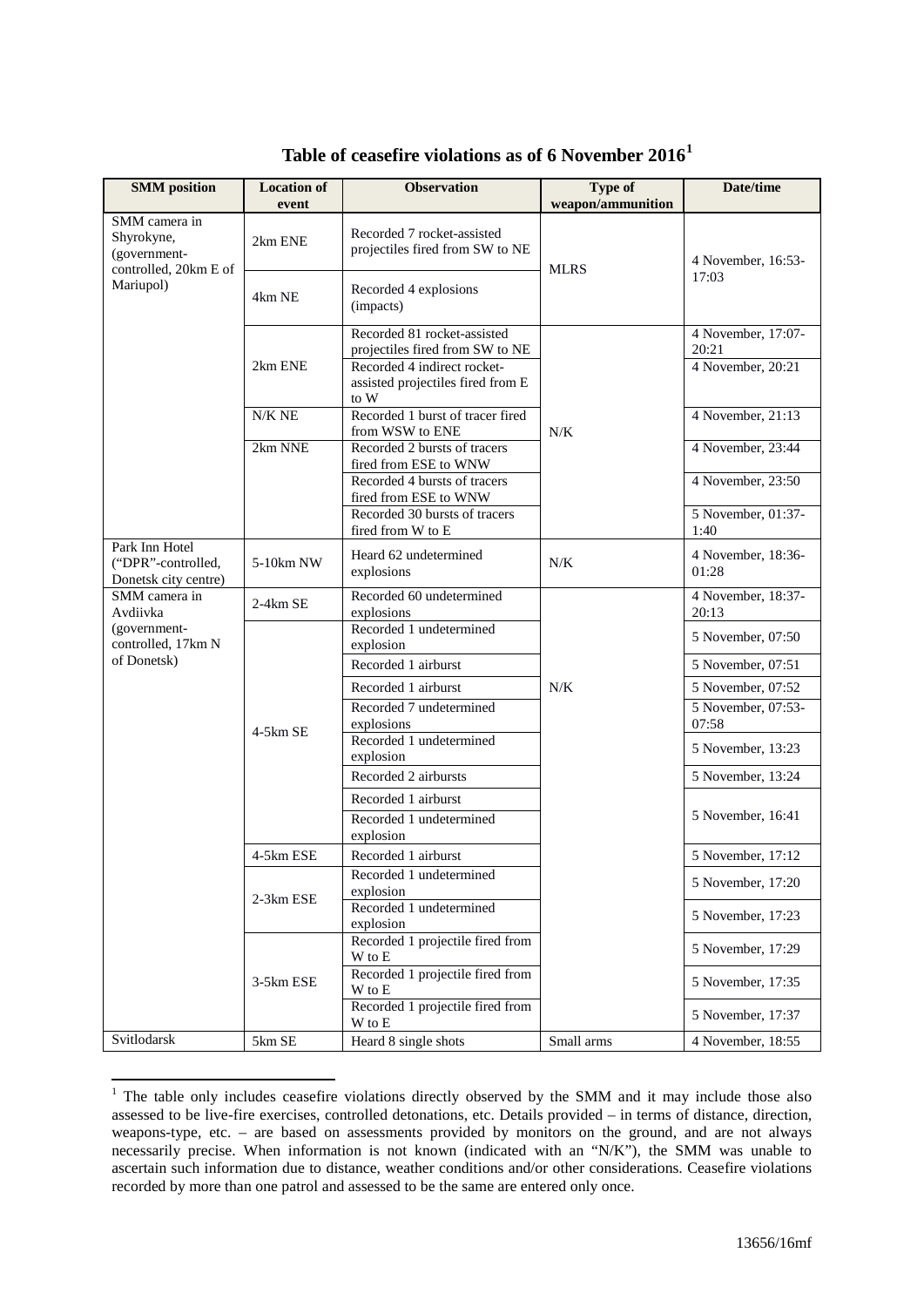| (government-                                             | 3km SE                  | Heard 3 bursts (3 shots each)                                     | <b>HMG</b>                             | 4 November, 19:06                                                        |
|----------------------------------------------------------|-------------------------|-------------------------------------------------------------------|----------------------------------------|--------------------------------------------------------------------------|
| controlled, 57km NE<br>of Donetsk)                       | 5km SE                  | Heard 6 single shots                                              | Small arms                             | 4 November, 20:25                                                        |
| Horlivka ("DPR"<br>Controlled, 39km NE<br>of Donetsk)    | 4-5km SSW               | Heard 5 bursts                                                    | <b>HMG</b>                             | 4 November, 19:00-<br>19:20                                              |
| Debaltseve ("DPR"-<br>controlled, 58km NE<br>of Donetsk) | 8-12km NNW              | Heard 51 undetermined<br>explosions<br>Heard 20 single shots      | Mortar (80 and<br>120mm)<br><b>HMG</b> | 4 November, 21:10-<br>22:23                                              |
|                                                          |                         | Heard 30 single shots                                             | Small arms                             |                                                                          |
|                                                          | 6-10km NNW              | Heard 33 undetermined<br>explosions                               | $N/K$                                  | 4 November, 23:00-                                                       |
|                                                          |                         | Heard 30 single shots<br>Heard 50 single shots                    | <b>HMG</b><br>Small arms               | 23:45                                                                    |
|                                                          | 8-12km N                | Heard 38 undetermined<br>explosions                               |                                        | 5 November, 14:00-<br>14:30                                              |
|                                                          | 5km NNW                 | Heard 3 undetermined<br>explosions                                | N/K                                    | 5 November, 14:30                                                        |
|                                                          | 8-12km N                | Heard 44 undetermined<br>explosions                               |                                        | 5 November, 14:30-                                                       |
|                                                          | 5km NNW                 | Heard 17 undetermined<br>explosions                               |                                        | 15:05                                                                    |
| SMM camera at<br>Oktiabr mine<br>("DPR"-controlled,      | $4-7km$ NE              | Recorded 1 airburst<br>Recorded 1 airburst<br>Recorded 1 airburst |                                        | 5 November, 08:37<br>$\overline{5}$ November, 13:34<br>5 November, 13:35 |
| 9km NW of Donetsk)                                       | 8-9km NE                | Recorded 1 airburst<br>Recorded 1 airburst<br>Recorded 1 airburst | $N/K$                                  | 5 November, 16:14<br>5 November, 16:27<br>5 November, 16:28              |
|                                                          | 7-8km NE<br>$9-10km$ NE | Recorded 1 airburst<br>Recorded 1 airburst                        |                                        | 5 November, 16:47<br>5 November, 16:53                                   |
| Yasynuvata ("DPR"-                                       | 8-9km SE                | Recorded 1 airburst<br>Heard 2 undetermined                       |                                        | 5 November, 17:16                                                        |
| controlled, 16km NE                                      | 5-6km W                 | explosions                                                        | $N/K$                                  | 5 November, 08:55                                                        |
| of Donetsk)                                              | $3-5km$ W               | Heard 3 single shots                                              | Small arms                             | 5 November, 09:18                                                        |
|                                                          |                         | Heard 3 single shots<br>Heard 2 single shots                      | Small arms                             | 5 November, 09:21                                                        |
|                                                          | $2-3km$ W               | Heard 1 burst (3-5 shots)                                         | <b>HMG</b>                             | 5 November, 09:28                                                        |
|                                                          | $3-4km$ W               | Heard 1 undetermined<br>explosion                                 | N/K                                    | 5 November, 09:32                                                        |
|                                                          | $3-5km$ W               | Heard 2 undetermined<br>explosions                                |                                        | 5 November, 09:35                                                        |
|                                                          |                         | Heard 2 single shots<br>Heard 1 undetermined                      | Small arms                             |                                                                          |
|                                                          | $4-5km$ W               | explosion                                                         | $N/K$                                  | 5 November, 09:38                                                        |
|                                                          | 3-4km WSW               | Heard 8 bursts (3-5 shots)                                        | <b>HMG</b>                             | 5 November, 09:41                                                        |
|                                                          | 4-5km WSW               | Heard 1 undetermined<br>explosion                                 | N/K                                    | 5 November, 09:43                                                        |
|                                                          | 3-4km WSW               | Heard 4 bursts (3-5 shots)<br>Heard 1 undetermined<br>explosion   | <b>HMG</b><br>N/K                      | 5 November, 09:44                                                        |
|                                                          |                         | Heard 2 undetermined<br>explosions<br>Heard 3 bursts (3-5 shots)  | <b>HMG</b>                             | 5 November, 09:49                                                        |
|                                                          | 2-3km WSW               | Heard 4 single shots                                              | Small arms                             |                                                                          |
|                                                          | 3-5km WSW               | Heard 2 undetermined<br>explosions                                | $N/K$                                  | 5 November, 09:51                                                        |
|                                                          | 3-4km NW                | Heard 5 undetermined<br>explosions<br>Heard 1 single shot         | N/K<br>Small arms                      | 5 November, 09:56                                                        |
|                                                          | $3-5km$ W               | Heard 1 undetermined<br>explosion                                 | $N/K$                                  | 5 November, 09:59                                                        |
|                                                          | $3-4km$ NW              | Heard 3 bursts (3-5 shots each)                                   | <b>HMG</b>                             | 5 November, 10:00                                                        |
|                                                          | $3-5km$ W               | Heard 13 single shots                                             | Small arms                             | 5 November, 10:04                                                        |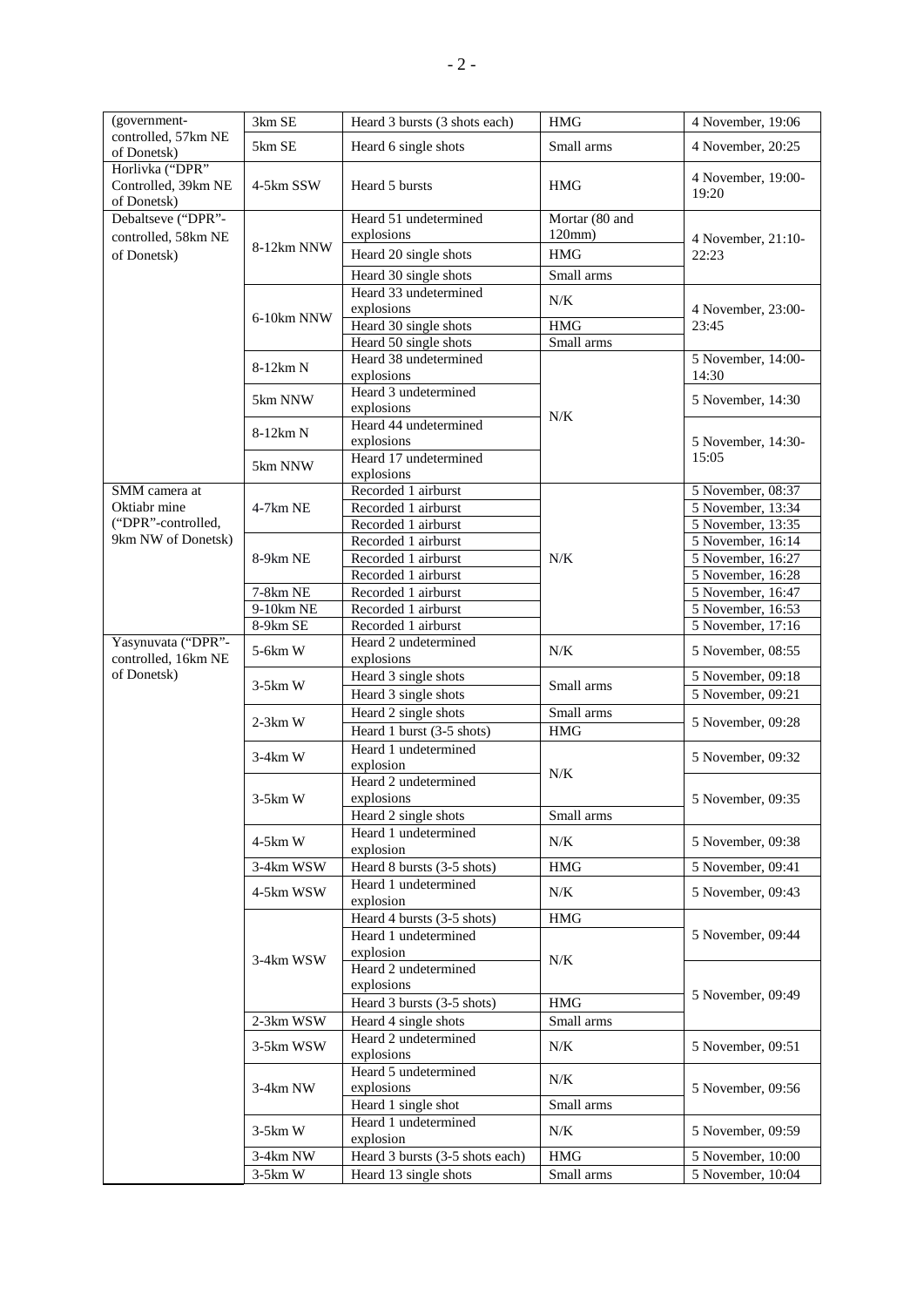|  |           | Heard 1 undetermined                               | N/K                | 5 November, 10:06                      |  |
|--|-----------|----------------------------------------------------|--------------------|----------------------------------------|--|
|  |           | explosion                                          |                    |                                        |  |
|  |           | Heard 11 bursts                                    | Small arms         |                                        |  |
|  | $3-4km$ W | Heard 2 undetermined                               | N/K                | 5 November, 10:09                      |  |
|  |           | explosions                                         |                    | 5 November, 10:11                      |  |
|  |           | Heard 1 single shot                                |                    |                                        |  |
|  |           | Heard 1 single shot                                | Small arms         | 5 November, 10:17                      |  |
|  |           | Heard 1 burst                                      |                    | 5 November, 10:25                      |  |
|  |           | Heard 3 single shots<br>Heard 1 undetermined       |                    |                                        |  |
|  |           | explosion                                          | N/K                | 5 November, 10:27                      |  |
|  | 3-4km NW  | Heard 1 single shot                                | Small arms         | 5 November, 10:39                      |  |
|  |           | Heard 3 undetermined                               |                    |                                        |  |
|  | $2-3km$ W | explosions                                         | N/K                | 5 November, 11:15                      |  |
|  |           | Heard 13 single shots                              | Small arms         | 5 November, 11:28-<br>11:38            |  |
|  |           | Heard 1 undetermined                               |                    |                                        |  |
|  | $3-5km$ W | explosion                                          |                    | 5 November, 11:45                      |  |
|  |           | Heard 1 undetermined                               | N/K                | 5 November, 11:50                      |  |
|  |           | explosion                                          |                    |                                        |  |
|  |           | Heard 1 undetermined<br>explosion                  |                    | 5 November, 11:54                      |  |
|  |           | Heard 2 single shots                               | Small arms         | 5 November, 12:02                      |  |
|  |           | Heard 5 undetermined                               |                    |                                        |  |
|  | $3-4km$ W | explosions                                         |                    | 5 November, 12:06<br>5 November, 12:08 |  |
|  |           | Heard 3 undetermined                               | N/K                |                                        |  |
|  |           | explosions                                         |                    |                                        |  |
|  |           | Heard 2 undetermined<br>explosions                 |                    | 5 November, 12:09                      |  |
|  | 2-3km WSW | Heard continuous bursts and                        | HMG and small arms | 5 November, 12:42-                     |  |
|  |           | single shots                                       |                    | 12:45                                  |  |
|  | $2-3km$ W | Heard 9 single shots                               | Small arms         |                                        |  |
|  | 3-4km NW  | Heard 44 single shots                              |                    | 5 November, 12:47-<br>12:49            |  |
|  | $3-4km$ W | Heard 3 bursts (2-4 shots)                         | <b>HMG</b>         |                                        |  |
|  | 2-3km NW  | Heard 7 bursts (3-5 shots)<br>Heard 3 undetermined | Small arms         |                                        |  |
|  | 3-4km WSW | explosions                                         | N/K                | 5 November, 12:50                      |  |
|  | 2-3km WSW | Heard 14 single shots                              | Small arms         |                                        |  |
|  |           | Heard 4 undetermined                               |                    |                                        |  |
|  | $3-5km$ W | explosions                                         | N/K                | 5 November, 12:52                      |  |
|  | $2-3km$ W | Heard 6 bursts (3-5 shots)                         | HMG                |                                        |  |
|  |           | Heard 2 single shots                               | Small arms         | 5 November, 12:55                      |  |
|  | $3-5km$ W | Heard 3 bursts (3-5 shots)                         | <b>HMG</b>         | 5 November, 12:59                      |  |
|  | 4-6km WSW | Heard 1 undetermined<br>explosion                  | N/K                |                                        |  |
|  | 2-3km WSW | Heard 11 single shots                              | Small arms         |                                        |  |
|  | 3km WSW   | Heard 13 bursts (3-5 shots)                        | <b>HMG</b>         | 5 November, 13:02-                     |  |
|  | 2-3km WSW | Heard 4 undetermined                               |                    | 13:04                                  |  |
|  |           | explosions                                         |                    |                                        |  |
|  | 3-5km WSW | Heard 1 undetermined                               | N/K                |                                        |  |
|  |           | explosion                                          |                    |                                        |  |
|  | 3-4km WSW | Heard 2 undetermined<br>explosions                 |                    |                                        |  |
|  | 2-3km WSW | Heard 20 bursts (3-5 shots)                        | HMG                | 5 November, 13:06                      |  |
|  |           | Heard 4 bursts (3-5 shots)                         | Small arms         |                                        |  |
|  | 2-3km NW  | Heard at least 30 bursts                           |                    |                                        |  |
|  |           | Heard at least 25 bursts                           | HMG, small arms    |                                        |  |
|  | 3-4km WSW | Heard 2 undetermined                               |                    | 5 November, 13:09-                     |  |
|  |           | explosions                                         | N/K                | 13:10                                  |  |
|  |           | Heard 2 undetermined                               |                    |                                        |  |
|  | 2-3km WSW | explosions                                         |                    |                                        |  |
|  |           | Heard at least 40 single shots                     | Small arms         | 5 November, 13:12-                     |  |
|  |           | Heard at least 38 bursts                           | HMG, small arms    | 13:15                                  |  |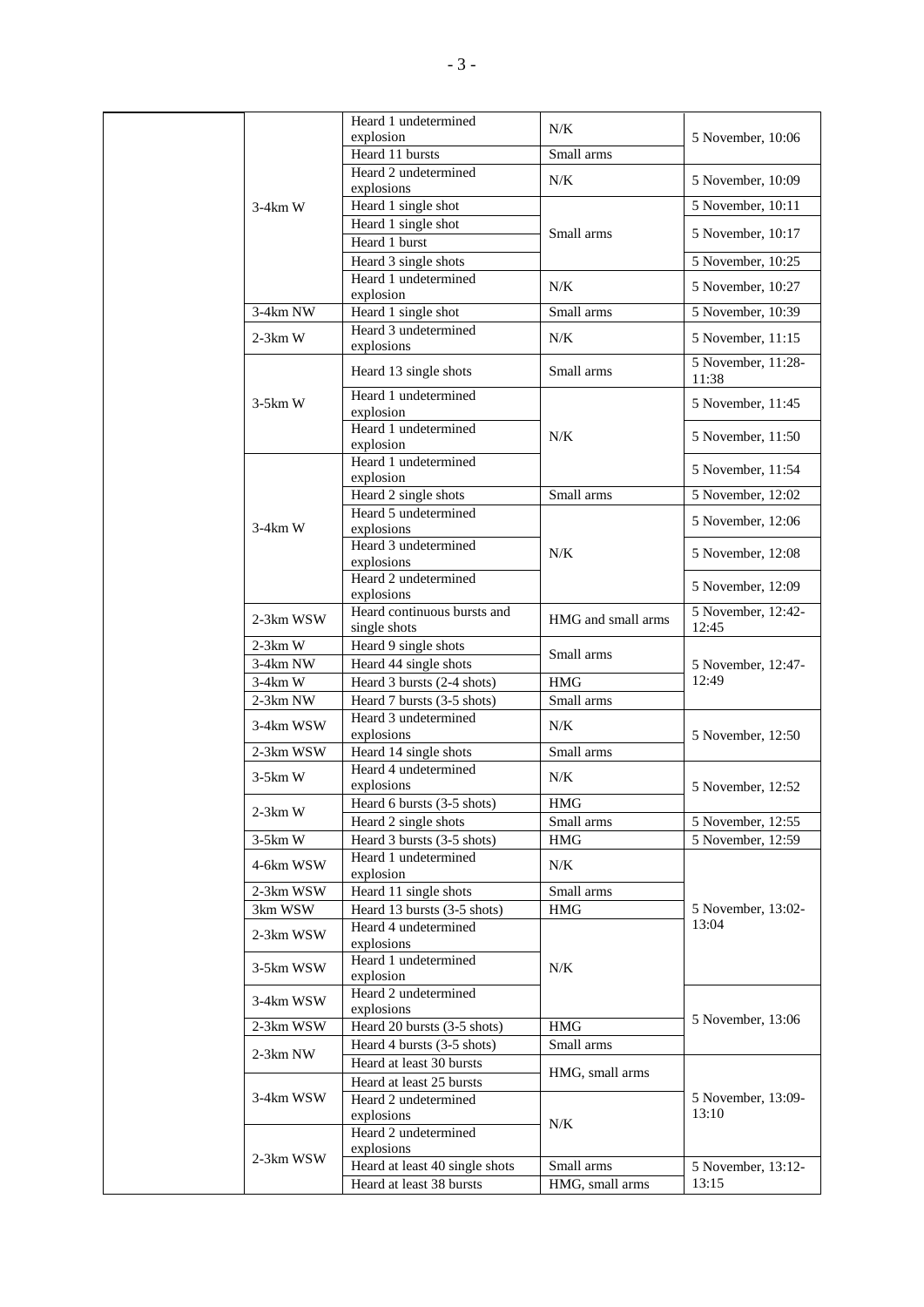|                       | 2-4km WSW     | Heard 3 undetermined        |                      |                    |
|-----------------------|---------------|-----------------------------|----------------------|--------------------|
|                       |               | explosions                  | N/K                  |                    |
|                       | $3-5km$ W     | Heard 8 undetermined        |                      | 5 November, 13:16  |
|                       |               | explosions                  |                      |                    |
|                       |               | Heard continuous bursts and | HMG and small arms   | 5 November, 13:18- |
|                       | $3-4km$ W     | single shots                |                      | 13:21              |
|                       |               | Heard 9 undetermined        |                      | 5 November, 13:22  |
|                       |               | explosions                  |                      |                    |
|                       |               | Heard 5 undetermined        |                      |                    |
|                       | $1-2km$ W     | explosions                  | N/K                  | 5 November, 13:25  |
|                       |               | Heard 5 undetermined        |                      |                    |
|                       | $3-4km$ W     | explosions                  |                      | 5 November, 13:28  |
|                       |               | Heard continuous bursts and |                      | 5 November, 13:30- |
|                       | $3-4km N$     |                             | Small arms           | 13:31              |
|                       |               | single shots                |                      |                    |
|                       | $3-4km$ W     | Heard 5 undetermined        |                      | 5 November, 13:32  |
|                       |               | explosions                  |                      |                    |
|                       | $1-3km$ W     | Heard 5 undetermined        |                      | 5 November, 13:35  |
|                       |               | explosions                  | N/K                  |                    |
|                       |               | Heard 3 undetermined        |                      | 5 November, 13:45  |
|                       |               | explosions                  |                      |                    |
|                       |               | Heard 2 undetermined        |                      |                    |
|                       | $3-4km$ W     | explosions                  |                      |                    |
|                       |               | Heard continuous bursts and |                      | 5 November, 13:53  |
|                       |               | single shots                | Small arms           |                    |
|                       |               | Heard 2 undetermined        |                      |                    |
|                       | $2-3km$ NW    | explosions                  | N/K                  | 5 November, 13:57  |
| Hnutove               |               |                             |                      |                    |
|                       | N/KSE         | Heard 4 single shots        | Small arms           |                    |
| (government-          |               | Heard 1 undetermined        |                      | 5 November, 10:12- |
| controlled, 20km NE   | $N/K$ NE      | explosion                   | N/K                  | 10:19              |
| of Mariupol           |               |                             |                      |                    |
| Sofiivka (formerly    |               |                             |                      |                    |
| Karlo-Marksove,       | $1-2km$ SW    | Heard and saw 2 explosions  | Mortar (N/K calibre) | 5 November, 11:25- |
| "DPR"-controlled,     |               | (impacts)                   |                      | 11:45              |
| 40km NE of Donetsk)   |               |                             |                      |                    |
| Orlivske              |               |                             |                      |                    |
| (government-          |               |                             |                      |                    |
| controlled, 23km NE   | N/K NE        | Heard 1 explosion           | N/K                  | 5 November, 11:39  |
| of Mariupol)          |               |                             |                      |                    |
| Bezimenne ("DPR"-     |               |                             |                      |                    |
| controlled, 30km E of | 5km W         | Heard 9 undetermined        | N/K                  | 5 November, 12:42- |
|                       |               | explosions                  |                      | 12:49              |
| Mariupol)             |               |                             |                      |                    |
| Avdiivka              |               |                             |                      |                    |
| (government-          |               | Heard 1 undetermined        |                      |                    |
| controlled, 17km N    | 5km SE        | explosion                   | N/K                  | 5 November, 13:09  |
| of Donetsk)           |               |                             |                      |                    |
|                       |               |                             |                      |                    |
| Lebedynske            |               | Heard 15 undetermined       |                      |                    |
| (government-          |               | explosions                  | N/K                  | 5 November, 13:21- |
| controlled, 16km NE   |               | Heard 20 bursts             | <b>HMG</b>           | 13:22              |
| of Mariupol)          |               | Heard 20 undetermined       |                      |                    |
|                       |               |                             | N/K                  | 5 November, 13:23- |
|                       | N/K NNE       | explosions                  |                      | 13:24              |
|                       |               | Heard 7 bursts              | <b>HMG</b>           |                    |
|                       |               | Heard 5 bursts              |                      | 5 November, 13:24- |
|                       |               | Heard 14 single shots       |                      | 13:25              |
|                       |               | Heard 3 single shots        | Small arms           |                    |
|                       |               |                             |                      |                    |
|                       |               | Heard 1 undetermined        | N/K                  | 5 November, 13:25  |
|                       |               | explosion                   |                      |                    |
|                       | N/K ENE       | Heard 4 undetermined        | N/K                  |                    |
|                       |               | explosions                  |                      | 5 November, 13:34- |
|                       |               | Heard 7 bursts              | <b>HMG</b>           | 13:37              |
|                       |               | Heard 4 single shots        |                      |                    |
|                       |               | Heard 1 undetermined        | N/K                  |                    |
|                       | N/K NW        |                             |                      | 5 November, 13:40  |
|                       |               | explosion                   |                      |                    |
| Sakhanka ("DPR"-      | $10m$ NE $\,$ | Heard and saw 21 shots      | IFV (BMP-2) cannon   | 5 November, 13:25  |
| controlled, 24km NE   |               |                             | (30mm)               |                    |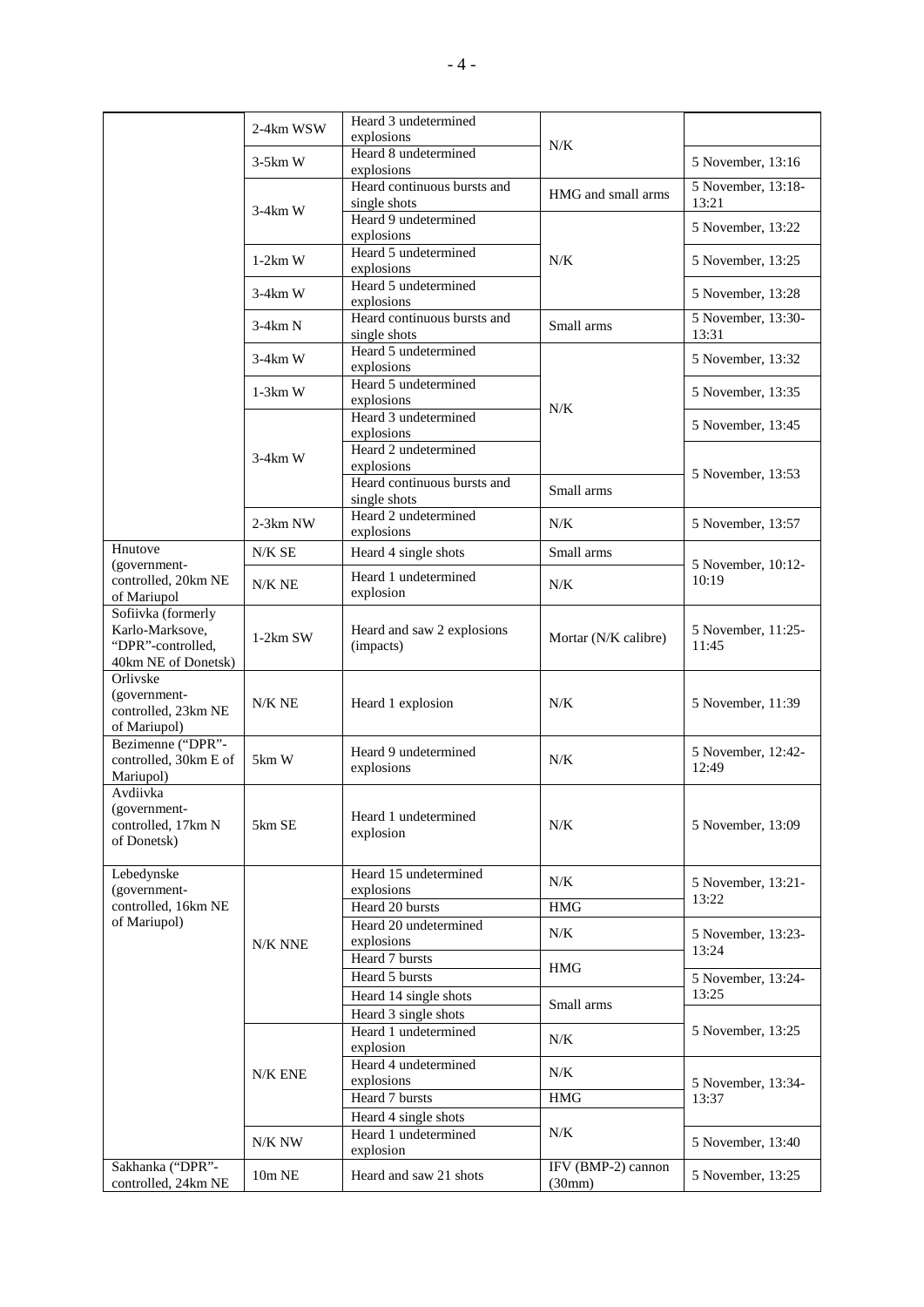| of Mariupol)                                           |                       |                                                                  |                      |                             |
|--------------------------------------------------------|-----------------------|------------------------------------------------------------------|----------------------|-----------------------------|
| 1.5km SE of<br>Lomakyne                                | N/K ENE               | Heard 2 undetermined<br>explosions                               | N/K                  | 5 November, 13:47-          |
| (government-                                           |                       | Heard 3 bursts                                                   | <b>HMG</b>           | 13:49                       |
| controlled, 15km NE<br>of Mariupol)                    | N/K NNE               | Heard 4 explosions (impacts)                                     | Mortar (N/K calibre) | 5 November, 14:07-<br>14:22 |
| Petrivske ("DPR"-<br>controlled, 41km S of<br>Donetsk) | 10-15km<br><b>WNW</b> | Heard 3 undetermined<br>explosions                               | $N/K$                | 5 November, 14:18-<br>14:21 |
| SMM camera in<br>Shyrokyne,                            | 2km NE                | Recorded 5 explosions<br>(impacts)                               | Artillery (N/K       | 5 November, 16:23           |
| (government-                                           |                       | Recorded 10 airbursts                                            | calibre)             |                             |
| controlled, 20km E of                                  |                       | Recorded 24 bursts of tracer                                     |                      | 5 November, 16:36-          |
| Mariupol)                                              |                       | rounds fired W to E                                              | Cannon (N/K calibre) | 16:39                       |
|                                                        | N/K NE                | Recorded 26 bursts of tracer                                     |                      |                             |
|                                                        |                       | rounds fired SW to NE                                            | $N/K$                |                             |
|                                                        |                       | Recorded 10 bursts of tracer<br>rounds fired NE to SW            |                      | 5 November, 16:47           |
|                                                        | 2km NE                | Recorded 7 rocket-assisted                                       | <b>MLRS</b>          |                             |
|                                                        |                       | projectiles fired SW to NE                                       |                      |                             |
|                                                        |                       | Recorded 60 bursts of tracer<br>rounds fired SW to NE            |                      | 5 November, 16:53           |
|                                                        |                       | Recorded 17 bursts of tracer                                     |                      | 5 November, 16:58-          |
|                                                        |                       | rounds fired E to W                                              |                      | 17:24                       |
|                                                        |                       | Recorded 22 bursts of tracer                                     |                      | 5 November, 17:04-          |
|                                                        |                       | rounds fired SW to NE                                            |                      | 17:24                       |
|                                                        | N/K NE                | Recorded 3 undetermined                                          |                      | 5 November, 17:04-          |
|                                                        |                       | explosions<br>Recorded 1 undetermined                            |                      | 17:07                       |
|                                                        |                       | explosion                                                        |                      | 5 November, 17:39           |
|                                                        |                       | Recorded 1 undetermined                                          |                      |                             |
|                                                        |                       | explosion                                                        |                      | 5 November, 17:50           |
|                                                        |                       | Recorded 1 undetermined<br>explosion                             |                      | 5 November, 18:05           |
|                                                        |                       | Recorded 1 rocket-assisted                                       |                      |                             |
|                                                        | 2km NE                | projectile fired SW to NE                                        | N/K                  | 5 November, 18:06           |
|                                                        |                       | Recorded 5 bursts of tracer                                      |                      | 5 November, 18:07           |
|                                                        |                       | rounds fired E to W                                              |                      |                             |
|                                                        | N/K NE                | Recorded 3 undetermined<br>explosions                            |                      | 5 November, 18:17           |
|                                                        |                       | Recorded 2 bursts of tracer                                      |                      |                             |
|                                                        |                       | rounds fired E to W                                              |                      | 5 November, 18:18           |
|                                                        | 2km NE                | Recorded 4 indirect rocket-<br>assisted projectiles fired S to N |                      | 5 November, 18:18-<br>18:19 |
|                                                        |                       | Recorded 5 bursts of tracer                                      |                      |                             |
|                                                        |                       | rounds fired SW to NE                                            |                      | 5 November, 18:21           |
|                                                        |                       | Recorded 4 bursts of tracer<br>rounds fired E to W               |                      | 5 November, 18:26           |
|                                                        | $N/K$ NE              | Recorded 4 bursts of tracer                                      |                      | 5 November, 19:40           |
|                                                        |                       | rounds fired SW to NE<br>Recorded 2 bursts of tracer             |                      | 5 November, 22:28-          |
|                                                        |                       | rounds fired SSE to NNW                                          |                      | 22:29                       |
| Svitlodarsk                                            |                       | Heard 4 single shots                                             | Small arms           | 5 November, 20:07           |
| (government-                                           | $5-10km S$            | Heard 1 undetermined                                             | N/K                  | 5 November, 20:07           |
| controlled, 57km NE<br>of Donetsk)                     |                       | explosion                                                        |                      |                             |
|                                                        | 5-10km S              | Heard 3 single shots                                             | Small arms           | 5 November, 20:55           |
|                                                        | 3-7km SW              | Heard 3 undetermined<br>explosion                                | Mortar (N/K calibre) | 5 November, 21:05           |
|                                                        | 3-7km SW              | Heard 2 bursts                                                   |                      | 5 November, 21:07           |
|                                                        | 5-10km S              | Heard 10 bursts                                                  | <b>HMG</b>           | 5 November, 21:10           |
| Kadiivka (formerly                                     | 5-10km W              | Heard a short series of outgoing                                 | MLRS (BM-21 Grad)    | 4 November, 19:55           |
| Stakhanov, "LPR"-                                      |                       | explosions                                                       |                      |                             |
| controlled, 50km W<br>of Luhansk)                      |                       | Heard a short series of outgoing<br>explosions                   | MLRS (BM-21 Grad)    | 4 November, 19:58           |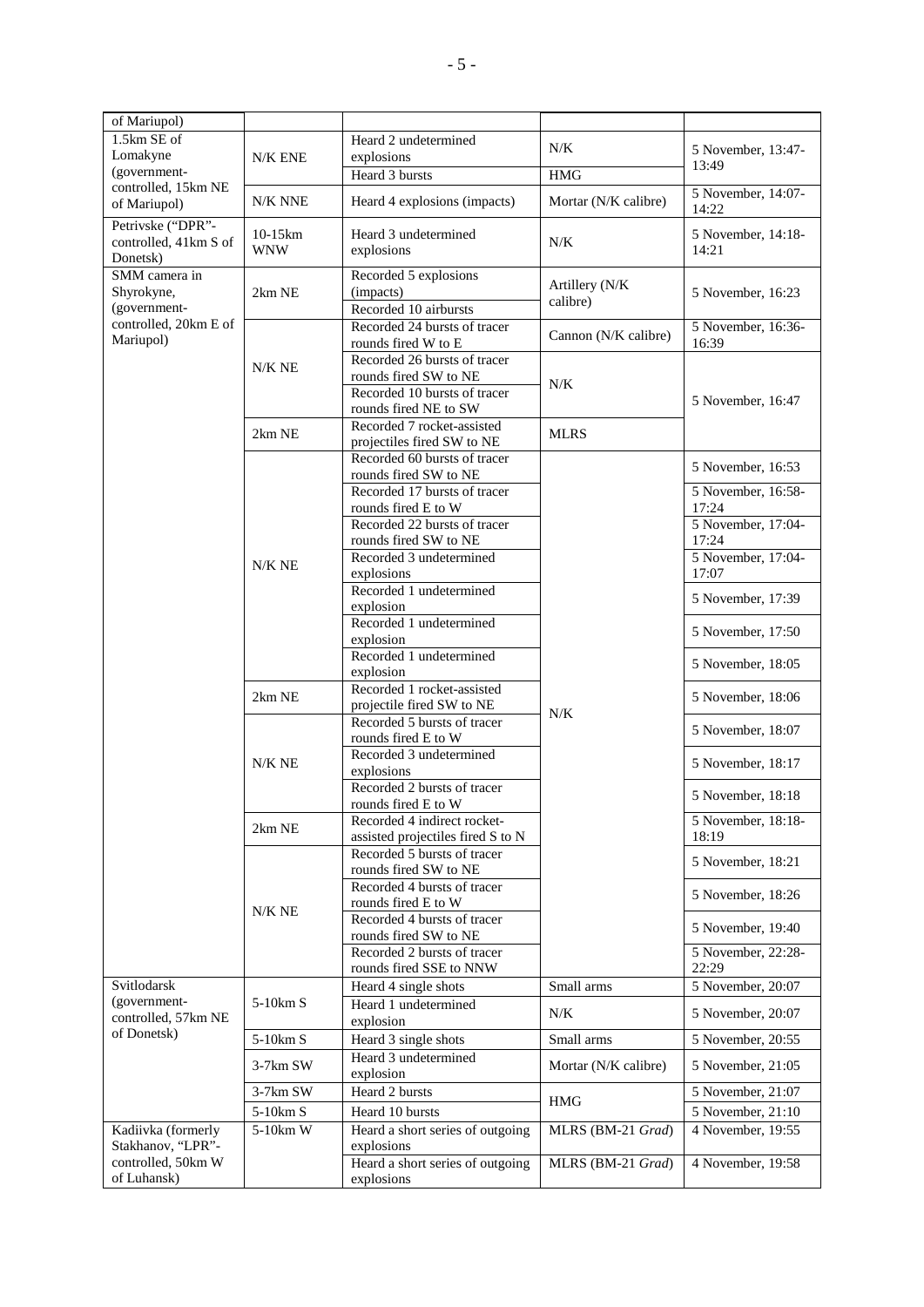|                     |            | Heard a short series of outgoing<br>explosions | MLRS (BM-21 Grad)  | 4 November, 20:05  |
|---------------------|------------|------------------------------------------------|--------------------|--------------------|
|                     | 15-20km W  | Heard 7 undetermined                           | Artillery (N/K     | 4 November, 20:08- |
|                     |            | explosions                                     | calibre)           | 20:20              |
| Shchastia           | 4-5km SW   | Heard 20 shots                                 | Small arms         | 5 November, 07:18- |
| (government-        |            | (assessed as live-fire exercise                |                    | 07:20              |
| controlled, 20km N  |            | outside of the security zone)                  |                    |                    |
| of Luhansk)         |            |                                                |                    |                    |
| Krasnyi Lyman       | 5km SW     | Heard 14 shots                                 | Small arms         | 5 November         |
| ("LPR"-controlled,  |            |                                                |                    | $11:45 - 12:00$    |
| 30km NW of          |            |                                                |                    |                    |
| Luhansk)            |            |                                                |                    |                    |
| Debaltseve ("DPR"-  |            | Heard 28 undetermined                          |                    | 6 November, 04:10- |
| controlled, 58km NE | 5-8km NW   | explosions                                     |                    | 04:35              |
| of Donetsk)         |            | Heard 18 undetermined                          | $N/K$              | 6 November, 06:00- |
|                     |            | explosions                                     |                    | 06:30              |
|                     | 8-12km NNW | Heard 7 undetermined                           |                    | 6 November, 15:06  |
|                     |            | explosions                                     |                    |                    |
| Yasynuvata ("DPR"-  | $2-3km$ W  | Heard 2 undetermined                           | $N/K$              | 6 November, 08:40  |
| controlled, 16km NE |            | explosions                                     |                    |                    |
| of Donetsk)         |            | Heard continuous bursts and                    | HMG and small arms |                    |
|                     |            | single shots (40min)                           |                    | 6 November, 09:05- |
|                     | 5-7km WSW  | Heard 2 undetermined                           |                    | 09:45              |
|                     |            | explosions                                     |                    |                    |
|                     |            | Heard 1 undetermined                           | $N/K$              | 6 November, 09:52  |
|                     |            | explosion<br>Heard 2 undetermined              |                    |                    |
|                     |            |                                                |                    | 6 November, 10:36  |
|                     | $3-4km$ W  | explosions                                     |                    |                    |
|                     |            | Heard 1 burst (15-20 shots)                    | Small arms         | 6 November, 10:42  |
|                     | $4-6km$ W  | Heard 2 single shots                           |                    | 6 November, 10:50  |
|                     |            | Heard 3 undetermined                           |                    |                    |
|                     | 4-6km WSW  | explosions                                     |                    | 6 November, 10:55  |
|                     | $3-4km$ W  | Heard 2 undetermined                           | $N/K$              | 6 November, 11:00  |
|                     |            | explosions                                     |                    |                    |
|                     | 5-7km W    | Heard 4 undetermined                           |                    | 6 November, 11:46  |
|                     |            | explosions                                     |                    |                    |
|                     | 4-6km W    | Heard 3 undetermined                           | $N/K$              | 6 November, 12:19  |
|                     |            | explosions                                     |                    |                    |
|                     | $2-3km$ W  | Heard 2 single shots                           | Small arms         | 6 November, 13:03  |
|                     |            | Heard 3 undetermined                           | $N/K$              | 6 November, 13:10  |
|                     |            | explosions                                     |                    |                    |
|                     |            | Heard 11 single shots                          | Small arms         |                    |
|                     |            | Heard 5 undetermined                           |                    | 6 November, 13:15  |
|                     |            | explosions                                     |                    |                    |
|                     |            | Heard 2 undetermined                           | N/K                |                    |
|                     | $3-5km$ W  | explosions                                     |                    | 6 November, 13:18  |
|                     |            | Heard 9 single shots                           | Small arms         | 6 November, 13:22  |
|                     |            | Heard 1 undetermined                           |                    |                    |
|                     |            | explosion                                      |                    | 6 November, 13:27  |
|                     |            | Heard 2 undetermined                           | $N/K$              |                    |
|                     |            | explosions                                     |                    |                    |
|                     |            | Heard 9 bursts                                 | $\rm HMG$          | 6 November, 13:30  |
|                     |            |                                                |                    |                    |
|                     |            | Heard 7 single shots                           |                    | 6 November, 13:35  |
|                     | $2-3km$ SW | Heard 5 single shots                           | Small arms         | 6 November, 13:38  |
|                     |            | Heard 2 single shots                           |                    | 6 November, 13:40  |
| Donetsk central     |            | Heard at least 60 bursts and                   |                    | 6 November, 09:15- |
| railway station     | $3-5km$ W  | single shots                                   |                    | 09:25              |
| ("DPR"-controlled,  |            | Heard 20 bursts (4 shots each)                 | <b>HMG</b>         | 6 November, 10:45  |
| 6km NW of Donetsk   |            |                                                |                    |                    |
| city centre)        | 3-5km WNW  | Heard 10 bursts (4 shots each)                 |                    | 6 November, 10:50  |
|                     |            | Heard 1 undetermined                           | $N/K$              | 6 November, 11:10  |
|                     |            | explosion                                      |                    |                    |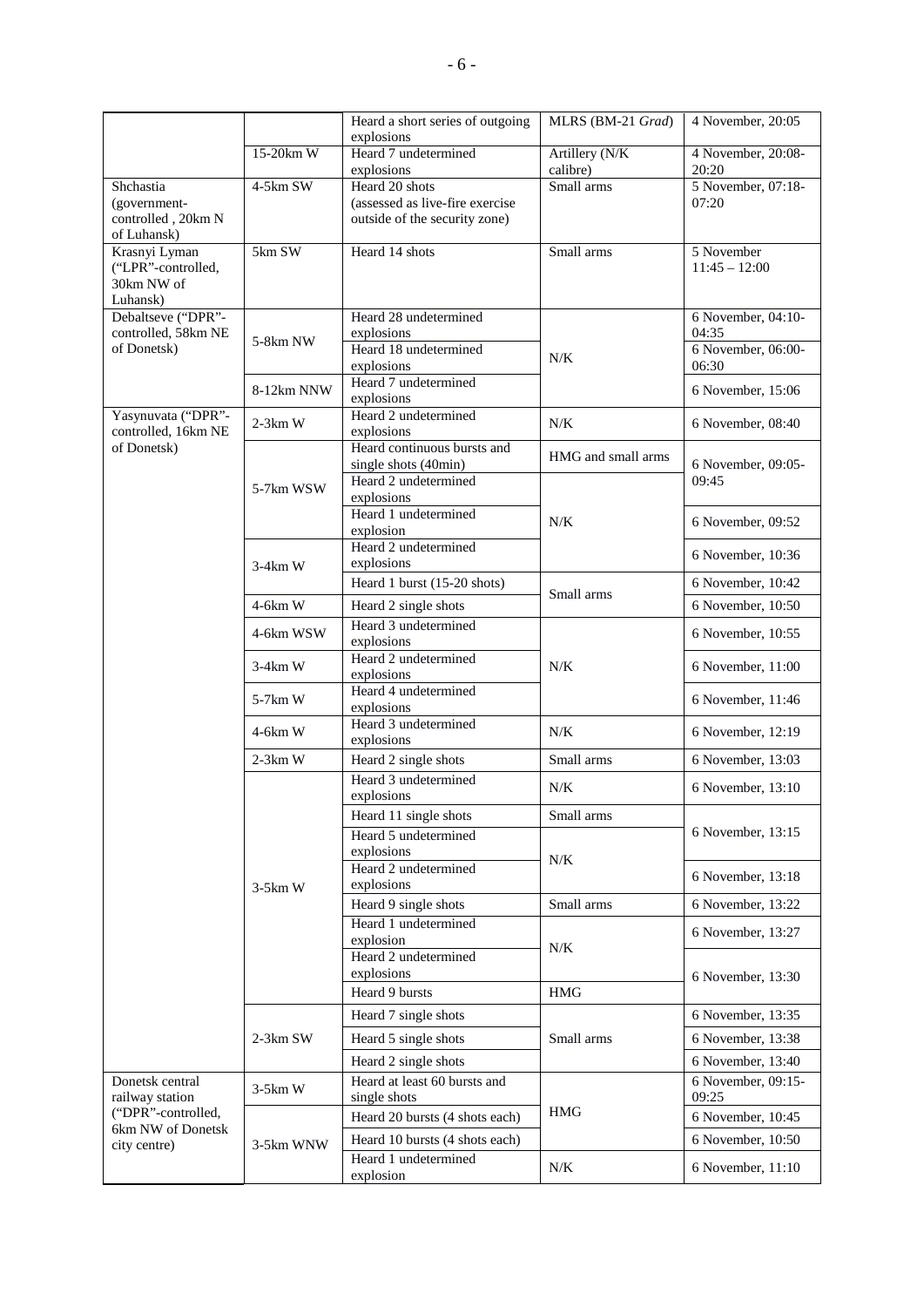| 3km NE of Hnutove<br>(government-<br>controlled, 20km NE<br>of Mariupol)                        | N/K ESE    | Heard 12 single shots                                      | <b>HMG</b>          | 6 November, 09:16-<br>09:26 |
|-------------------------------------------------------------------------------------------------|------------|------------------------------------------------------------|---------------------|-----------------------------|
| Avdiivka<br>(government-                                                                        |            | Heard 8 explosions (outgoing)                              | N/K                 | 6 November, 09:58-<br>10:42 |
| controlled, 17km N                                                                              |            | Heard 2 bursts                                             | Small arms          | 6 November, 10:45           |
| of Donetsk)                                                                                     |            | Heard 2 explosions (outgoing)                              | $N/K$               | 6 November, 10:54           |
|                                                                                                 |            | Heard 4 explosions (outgoing)                              | AGL                 | 6 November, 10:55           |
|                                                                                                 | $4-5km$ SE | Heard 11explosions (outgoing)                              | N/K                 | 6 November, 10:55-<br>11:47 |
|                                                                                                 |            | Heard 1 explosion (outgoing)                               | <b>AGL</b>          | 6 November, 11:47           |
|                                                                                                 |            | Heard 4 bursts                                             | Small arms          | 6 November, 11:57           |
|                                                                                                 |            | Heard 8 explosions (outgoing)                              |                     | 6 November, 12:02           |
|                                                                                                 |            |                                                            | N/K                 | 6 November, 12:21-          |
|                                                                                                 |            | Heard 10 explosions (outgoing)                             |                     | 13:20                       |
| Khreshchatytske<br>(formerly<br>Krasnoarmiiske,<br>"DPR"-controlled,<br>33km NE of<br>Mariupol) | N/K S      | Heard 1 undetermined<br>explosion                          | N/K                 | 6 November, 10:35           |
| Pikuzy (formerly<br>Kominternove,<br>"DPR"-controlled,                                          | 1km SSW    | Heard 1 explosion (outgoing)                               | N/K                 | 6 November, 11:35-<br>11:40 |
| 23km NE of<br>Mariupol)                                                                         |            | Heard at least 6 single shots                              | Small arms          |                             |
| Zaichenko ("DPR"-                                                                               |            | Heard 2 bursts                                             | <b>HMG</b>          | 6 November, 12:29-          |
| controlled, 26km NE<br>of Mariupol)                                                             | 4-5km SSW  | Heard at least 4 single shots                              | Small arms          | 12:32                       |
| Sakhanka ("DPR"-                                                                                | 1.5-2km SW | Heard at least 30 bursts                                   | <b>HMG</b>          | 6 November, 12:58-          |
| controlled, 24km NE<br>of Mariupol)                                                             |            | Heard at least 30 bursts<br>Heard at least 10 undetermined | Small arms<br>$N/K$ | 13:00                       |
|                                                                                                 |            | explosions                                                 |                     |                             |
|                                                                                                 | 10km NNW   | Heard 1 undetermined<br>explosion                          |                     | 6 November, 13:27           |
|                                                                                                 | 3km SE     | Heard 8 single shots                                       |                     | 6 November, 13:31           |
|                                                                                                 | 3km SW     | Heard 10 single shots                                      | Small arms          | 6 November, 13:40           |
|                                                                                                 | 10km WNW   | Heard 2 undetermined<br>explosions                         | $N/K$               |                             |
|                                                                                                 | 4km SW     | Heard 12 single shots                                      | Small arms          | 6 November, 13:49           |
| SMM camera in<br>Avdiivka                                                                       | 3-4km ESE  | Recorded 1 undetermined<br>explosion                       |                     | 6 November, 13:24           |
| (government-<br>controlled, 17km N                                                              | $6-7km S$  | Recorded 1 projectile fired E to<br>W                      |                     | 6 November, 16:29           |
| of Donetsk)                                                                                     |            | Recorded 1 projectile fired E to<br>W                      |                     | 6 November, 16:29           |
|                                                                                                 |            | Recorded 8 projectiles fired W<br>to E                     |                     | 6 November, 16:46           |
|                                                                                                 |            | Recorded 2 illumination flares                             |                     | 6 November, 16:46           |
|                                                                                                 |            | Recorded 1 undetermined<br>explosion                       |                     | 6 November, 16:47           |
|                                                                                                 |            | Recorded 1 illumination flare                              | N/K                 | 6 November, 16:48           |
|                                                                                                 |            | Recorded 3 projectiles fired E<br>to W                     |                     | 6 November, 16:49           |
|                                                                                                 | 4-5km ESE  | Recorded 3 projectiles fired E<br>to W                     |                     | 6 November, 16:50           |
|                                                                                                 |            | Recorded 12 projectiles fired W<br>to E                    |                     | 6 November, 16:51           |
|                                                                                                 |            | Recorded 7 projectiles fired E<br>to W                     |                     | 6 November, 16:52           |
|                                                                                                 |            | Recorded 8 projectiles fired W<br>to E                     |                     | 6 November, 16:53           |
|                                                                                                 |            | Recorded 1 undetermined                                    |                     | 6 November, 16:54           |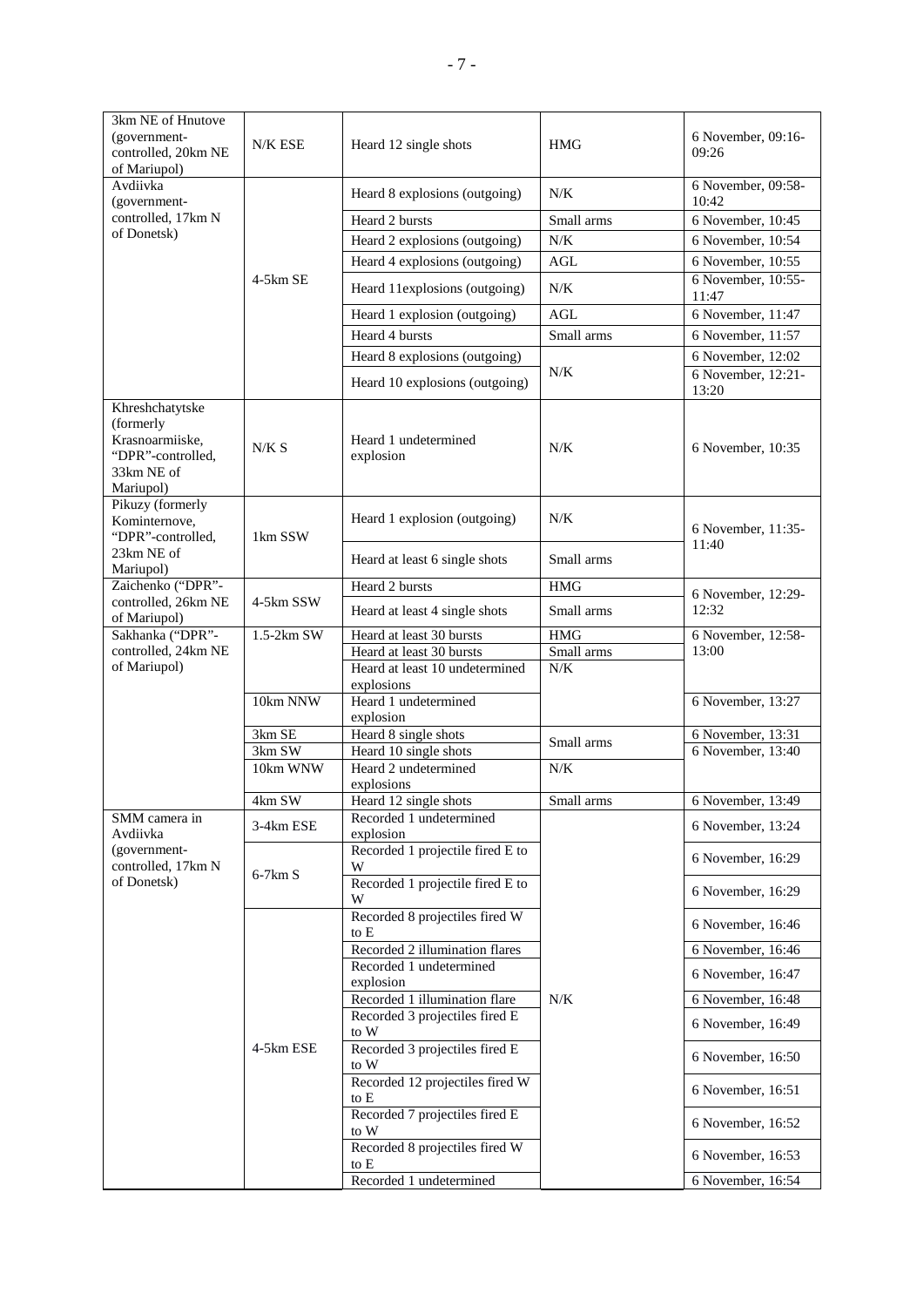|             | explosion                                                 |     |                   |
|-------------|-----------------------------------------------------------|-----|-------------------|
|             | Recorded 1 undetermined                                   |     | 6 November, 16:55 |
|             | explosion                                                 |     |                   |
|             | Recorded 1 undetermined<br>explosion                      |     | 6 November, 16:56 |
|             | Recorded 1 undetermined                                   |     | 6 November, 16:58 |
|             | explosion                                                 |     |                   |
|             | Recorded 1 illumination flare<br>Recorded 1 undetermined  |     | 6 November, 16:58 |
|             | explosion                                                 |     | 6 November, 17:01 |
|             | Recorded 3 projectiles fired W                            |     | 6 November, 17:02 |
|             | to E<br>Recorded 4 projectiles fired E                    |     |                   |
|             | to W                                                      |     | 6 November, 17:02 |
|             | Recorded 2 projectiles fired E<br>to W                    |     | 6 November, 17:03 |
|             | Recorded 3 projectiles fired W                            |     | 6 November, 17:03 |
|             | to E<br>Recorded 1 illumination flare                     |     | 6 November, 17:03 |
|             | Recorded 1 airburst                                       |     | 6 November, 17:04 |
|             | Recorded 3 projectiles fired W                            |     |                   |
|             | to E                                                      |     | 6 November, 17:04 |
|             | Recorded 3 projectiles fired W<br>to E                    |     | 6 November, 17:05 |
|             | Recorded 3 illumination flares                            |     | 6 November, 17:10 |
| 2-3km SSE   | Recorded 1 illumination flare                             |     | 6 November, 17:11 |
|             | Recorded 1 undetermined                                   |     | 6 November, 17:11 |
|             | explosion                                                 |     |                   |
|             | Recorded 2 projectiles fired E<br>to W                    |     | 6 November, 17:12 |
| 4-5km ESE   | Recorded 4 undetermined                                   |     | 6 November, 17:12 |
|             | explosions<br>Recorded 1 illumination flare               |     | 6 November, 17:12 |
|             | Recorded 2 undetermined                                   |     | 6 November, 17:14 |
|             | explosions                                                |     |                   |
| 2-3km SSE   | Recorded 2 illumination flares                            |     | 6 November, 17:17 |
|             | Recorded 2 illumination flares<br>Recorded 1 undetermined |     | 6 November, 17:18 |
|             | explosion                                                 |     | 6 November, 17:18 |
| 4-5km ESE   | Recorded 7 projectiles fired E                            |     | 6 November, 17:19 |
|             | to W<br>Recorded 2 illumination flares                    |     | 6 November, 17:19 |
|             | Recorded 3 projectiles fired E                            |     |                   |
| 4-5km ESE   | to W                                                      |     | 6 November, 17:20 |
| $2-3km$ ESE | Recorded 2 illumination flares                            |     | 6 November, 17:22 |
| 4-5km ESE   | Recorded 4 projectiles fired N<br>to S                    |     | 6 November, 17:23 |
| 2-3km SSE   | Recorded 1 illumination flare                             |     | 6 November, 17:24 |
|             | Recorded 1 undetermined                                   |     | 6 November, 17:24 |
|             | explosion                                                 |     |                   |
|             | Recorded 2 undetermined<br>explosions                     | N/K | 6 November, 17:26 |
|             | Recorded 2 undetermined                                   |     | 6 November, 17:27 |
|             | explosions<br>Recorded 7 projectiles fired E              |     |                   |
|             | to W                                                      |     | 6 November, 17:28 |
| 4-5km ESE   | Recorded 2 undetermined<br>explosions                     |     | 6 November, 17:28 |
|             | Recorded 2 undetermined                                   |     | 6 November, 17:29 |
|             | explosions<br>Recorded 2 illumination flares              |     | 6 November, 17:32 |
|             | Recorded 22 projectiles fired E                           |     |                   |
|             | to W                                                      |     | 6 November, 17:32 |
|             | Recorded 1 undetermined                                   |     | 6 November, 17:34 |
|             | explosion                                                 |     |                   |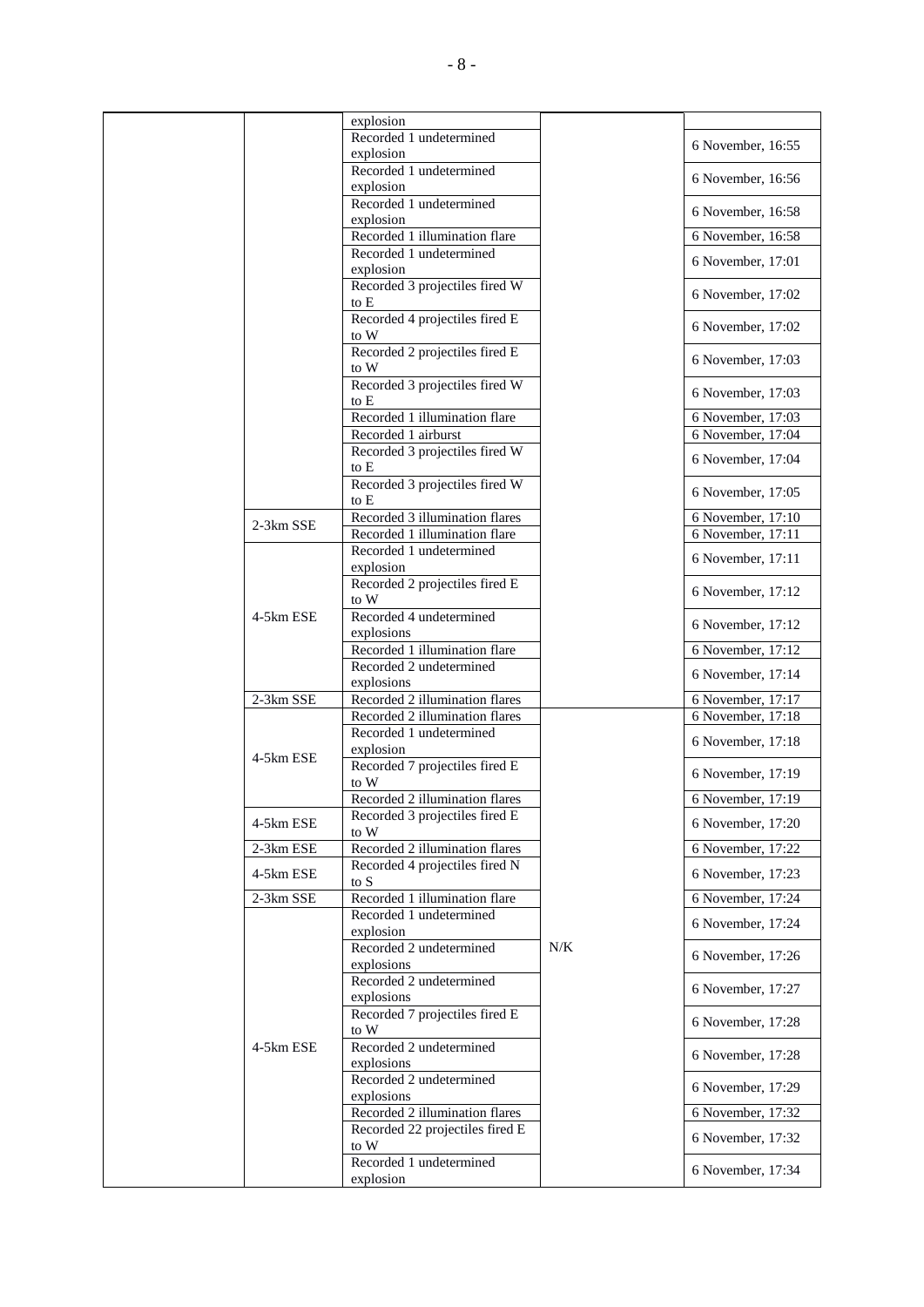|                                     |                         | Recorded 1 illumination flare                            |                                       | 6 November, 17:34                                    |
|-------------------------------------|-------------------------|----------------------------------------------------------|---------------------------------------|------------------------------------------------------|
|                                     |                         | Recorded 11 projectiles fired E<br>to W                  |                                       | 6 November, 17:34                                    |
|                                     |                         | Recorded 1 undetermined                                  |                                       |                                                      |
|                                     |                         | explosion                                                |                                       | 6 November, 17:36                                    |
|                                     |                         | Recorded 1 illumination flare                            |                                       | 6 November, 17:36                                    |
|                                     |                         | Recorded 4 illumination flares                           |                                       | 6 November, 17:37                                    |
|                                     |                         | Recorded 1 illumination flare                            |                                       | 6 November, 17:38                                    |
|                                     |                         | Recorded 2 undetermined<br>explosions                    |                                       | 6 November, 17:38                                    |
|                                     |                         | Recorded 4 projectiles fired W<br>to E                   |                                       | 6 November, 17:39                                    |
|                                     |                         | Recorded 1 illumination flare                            |                                       | 6 November, 17:40                                    |
|                                     |                         | Recorded 1 undetermined                                  |                                       | 6 November, 17:40                                    |
|                                     |                         | explosion                                                |                                       |                                                      |
|                                     |                         | Recorded 2 undetermined<br>explosions                    |                                       | 6 November, 17:42                                    |
|                                     |                         | Recorded 1 undetermined                                  |                                       |                                                      |
|                                     |                         | explosion                                                |                                       | 6 November, 17:45                                    |
|                                     |                         | Recorded 3 undetermined<br>explosion                     |                                       | 6 November, 17:48                                    |
|                                     |                         | Recorded 1 illumination flare                            |                                       | 6 November, 18:11                                    |
|                                     |                         | Recorded 2 undetermined                                  |                                       | 6 November, 18:11                                    |
|                                     |                         | explosions<br>Recorded 1 undetermined                    |                                       |                                                      |
|                                     |                         | explosion                                                |                                       | 6 November, 18:12                                    |
|                                     |                         | Recorded 1 undetermined<br>explosion                     |                                       | 6 November, 18:14                                    |
| Petrivske ("DPR"-                   |                         |                                                          |                                       |                                                      |
| controlled, 41km S of<br>Donetsk    | 18km NW<br>(outside DA) | Heard 5 undetermined<br>explosions                       | N/K                                   | 6 November, 14:20-<br>14:30                          |
|                                     |                         |                                                          |                                       |                                                      |
| Staromykhailivka                    |                         | Heard 10 undetermined                                    | N/K                                   | 6 November, 15:22-                                   |
| ("DPR"-controlled,                  | 4-6km WSW               | explosions                                               |                                       | 15:39                                                |
| 15km W of Donetsk)<br>Krasnohorivka |                         | Heard 15 bursts                                          | <b>HMG</b>                            | 6 November, 15:42                                    |
| (government-                        |                         | Heard 7 undetermined                                     |                                       | 6 November, 15:26-                                   |
| controlled, 21km W                  | 3km SW                  | explosions                                               | N/K                                   | 15:40                                                |
| of Donetsk)                         |                         |                                                          |                                       |                                                      |
| SMM camera at                       |                         | Recorded 2 undetermined                                  |                                       | 6 November, 16:19                                    |
| Oktiabr mine<br>("DPR"-controlled,  |                         | projectiles fired from E to W<br>Recorded 1 undetermined |                                       | 6 November, 16:20                                    |
| 9km NW of Donetsk)                  | $2-3km$ NE              | projectile fired from E to W                             |                                       |                                                      |
|                                     |                         | Recorded 1 undetermined                                  | N/K                                   | 6 November, 16:24                                    |
|                                     |                         |                                                          |                                       |                                                      |
|                                     |                         | projectile fired from E to W                             |                                       |                                                      |
|                                     |                         | Recorded 6 undetermined                                  |                                       | 6 November, 16:30                                    |
|                                     |                         | projectiles fired from E to W                            |                                       |                                                      |
| Svitlodarsk<br>(government-         |                         | Heard 5 undetermined<br>explosions                       |                                       | 6 November, 16:25-<br>16:30                          |
| controlled, 57km NE                 | 3-4km SSE               | Heard 8 undetermined                                     |                                       | 6 November, 16:31-                                   |
| of Donetsk)                         |                         | explosions                                               | $N/K$                                 | 16:35                                                |
|                                     |                         | Heard 7 undetermined                                     |                                       | 6 November, 16:36-                                   |
|                                     |                         | explosions                                               |                                       | 16:43                                                |
|                                     |                         | Heard 2 explosions (outgoing)                            |                                       | 6 November, 16:44                                    |
|                                     |                         | Heard 10 bursts                                          |                                       | 6 November, 16:47-<br>16:50                          |
|                                     |                         | Heard 9 bursts                                           | <b>HMG</b>                            | 6 November, 16:47-<br>16:50                          |
|                                     | 2-3km SSE               | Heard 4 bursts                                           |                                       | 6 November, 16:51-<br>16:55                          |
|                                     |                         | Heard 6 bursts                                           | Anti-aircraft gun (ZU-<br>23-2, 23mm) | 6 November, $16:51$ -<br>16:55<br>6 November, 16:51- |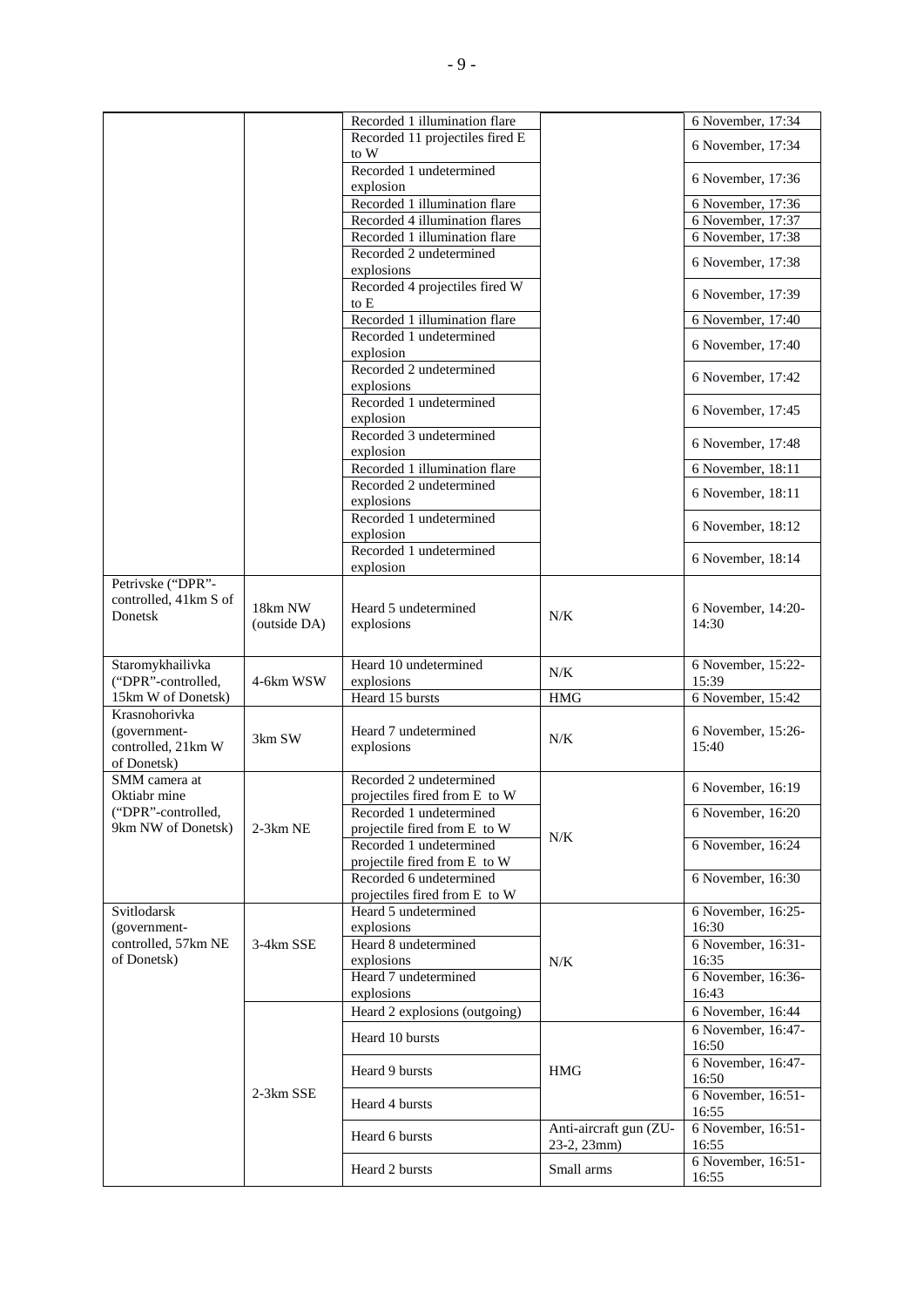|                                                        |                         | Heard 7 undetermined<br>explosions                                   | N/K                                   | 6 November, 16:56            |
|--------------------------------------------------------|-------------------------|----------------------------------------------------------------------|---------------------------------------|------------------------------|
|                                                        |                         | Heard 7 bursts                                                       | <b>HMG</b>                            | 6 November, 16:59-<br>17:03  |
|                                                        |                         | Heard 5 bursts                                                       | Anti-aircraft gun (ZU-<br>23-2, 23mm) | 6 November, 16:59-<br>17:03  |
|                                                        |                         | Heard 11 bursts                                                      | <b>HMG</b>                            | 6 November, 17:24-<br>17:30  |
|                                                        |                         | Heard 5 bursts                                                       | Small arms                            | 6 November, 17:24-<br>17:30  |
|                                                        | $2-3km S$               | Heard 8 bursts                                                       | <b>HMG</b>                            | 6 November, 17:58-<br>18:00  |
|                                                        | 5km WSW<br>and W        | Heard 10 undetermined<br>explosions                                  |                                       | 05 November, 21:15-<br>22:49 |
|                                                        | N/K                     | Heard 4 undetermined<br>explosions                                   |                                       | 06 November, 01:38-<br>01:52 |
| Kadiivka (formerly<br>Stakhanov, "LPR"-                | $N/K$ W                 | Heard 30 undetermined<br>explosions                                  | Artillery                             | 06 November, 4:15-<br>04:40  |
| controlled, 50km W<br>of Luhansk)                      | $3-5km$ W               | Heard 31 explosions (outgoing)                                       |                                       | 06 November, 05:45-<br>06:30 |
|                                                        | More than<br>10km SW    | Heard 31 explosions (impacts)                                        |                                       | 06 November, 05:45-<br>06:30 |
|                                                        | 10km WNW                | Heard 23 undetermined<br>explosions                                  |                                       | 06 November, 04:15-<br>04:35 |
|                                                        |                         | Heard 16 undetermined<br>explosions                                  | N/K                                   |                              |
| Irmino ("LPR"-                                         |                         | Heard 10 explosions (impacts)                                        | Artillery                             | 06 November, 06:47-          |
| controlled, 54km W<br>of Luhansk)                      | 10km SW                 | Heard 50 undetermined<br>explosions                                  | N/K                                   | 06:55                        |
|                                                        |                         | Heard 40 single shots                                                | Small arms                            |                              |
| 1km north-west of<br>Pervomaisk (58km W<br>of Luhansk) | 10km W and<br><b>SW</b> | Heard more than 200<br>explosions (both incoming and<br>outgoing)    | Artillery, mortar and<br>AGL (AGS)    | 06 November, 07:14-<br>08:15 |
| Zolote (60km W of<br>Luhansk)                          | $0.5km$ SE              | Heard 1 burst (five shots)<br>(outside of the disengagement<br>area) | Small arms                            | 06 November, 13:06           |
| Zolote (60km W of<br>Luhansk)                          | $15 \mathrm{km}$ SW     | Heard 21 undetermined<br>explosions                                  | Artillery (N/K<br>calibre)            | 06 November, 13:57-<br>14:47 |
| Luhansk city ("LPR"-<br>controlled)                    | More than<br>10km N     | Heard 6 undetermined<br>explosions                                   | N/K                                   | 06 November, 18:50           |